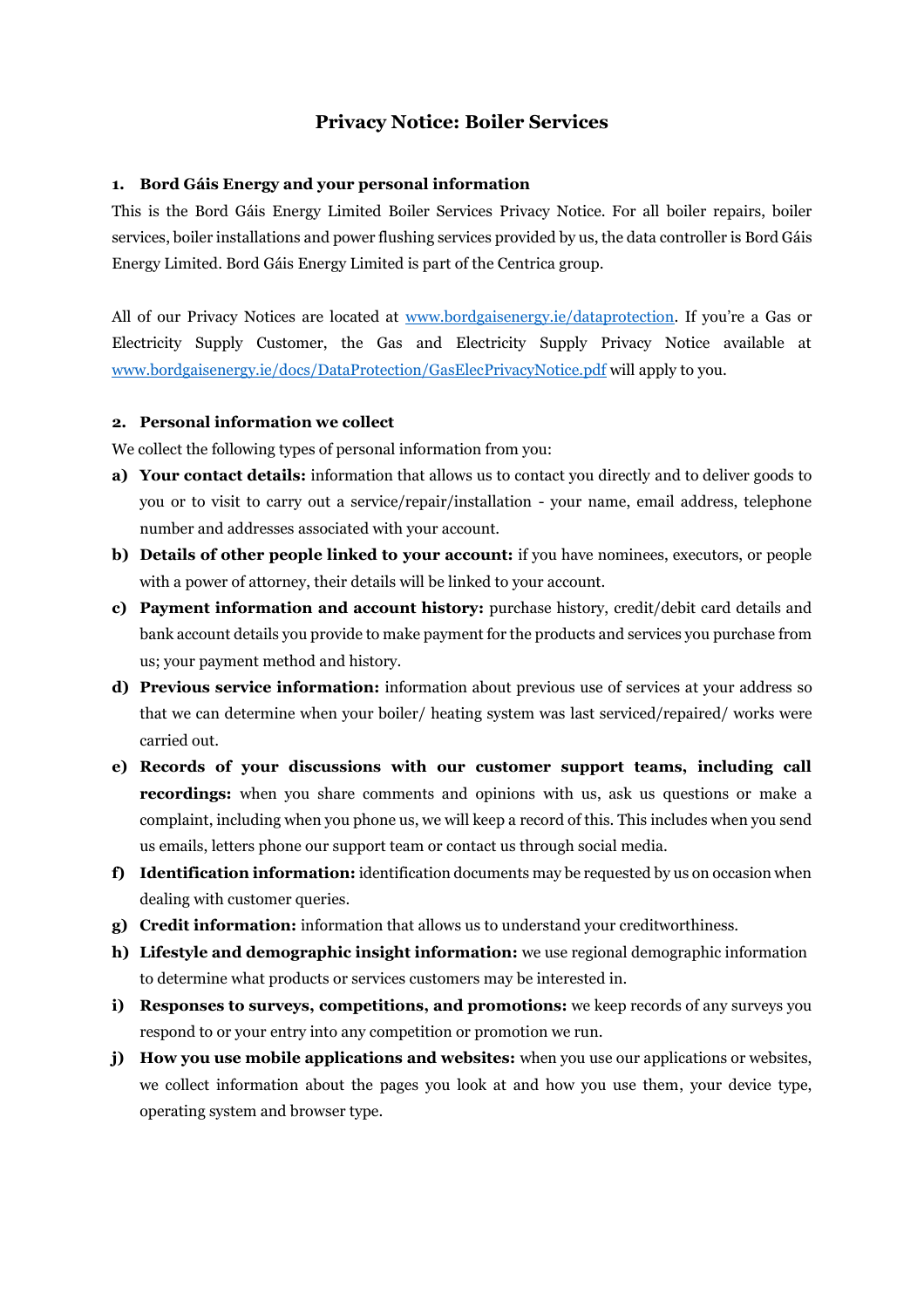- **k) Location information:** your smartphone or computer's IP address may tell us an approximate location when you connect to our websites, but this will be no more precise than the city, county or country you are using your device in.
- **l) Advertising and Direct Marketing**: information about how you respond, or interact with, any direct marketing or advertising communications directed to you, including any requests for these communications to stop.

You're not required to provide any of the personal information described above to us, however, if you do not do so, you may not be able to set up an account with us, or the functionality of our products or services may be reduced.

| <b>Purpose</b>                                       | <b>Personal information used</b>                              |
|------------------------------------------------------|---------------------------------------------------------------|
| servicing,<br>repairs,<br>delivery,<br><b>Boiler</b> | All the data listed in categories a-g of section              |
| installation and maintaining your account            | 2 above                                                       |
| Billing you and taking payment for our               | All the data listed in categories a-g of section<br>$\bullet$ |
| products and services                                | 2 above                                                       |
| Gas appliance safety checks                          | All the data listed in categories a-g of section<br>٠         |
|                                                      | 2 above                                                       |
| <b>Power Flushing</b>                                | All the data listed in categories a-g of section<br>$\bullet$ |
|                                                      | 2 above                                                       |
| Answering your queries or complaints                 | All the data listed in categories a-g of section<br>$\bullet$ |
|                                                      | 2 above                                                       |
| To deliver service communications                    | Your contact details and account history<br>$\bullet$         |
| Debt collection and debt management                  | All the data listed in categories a-g of section<br>$\bullet$ |
|                                                      | 2 above                                                       |

## **3. What do we use your personal information for?**

We process some of your personal information to fulfil the contract between us:

As a licensed supplier of electricity and natural gas we are required to comply with the conditions of our licence and the obligations outlined in the [Commission for Regulation of Utilities, Electricity and Gas](https://www.cru.ie/wp-content/uploads/2019/11/CRU19138-Electricity-and-Gas-Suppliers-Handbook-2019-.pdf)  [Supplier Handbook.](https://www.cru.ie/wp-content/uploads/2019/11/CRU19138-Electricity-and-Gas-Suppliers-Handbook-2019-.pdf) We process the following personal information because we have other legal obligations to do so:

| <b>Purpose</b>                                    | <b>Personal information used</b>         |
|---------------------------------------------------|------------------------------------------|
| Detecting, preventing or investigating .          | All the personal information we collect  |
| crime or suspected crime                          |                                          |
| situations<br><b>Attending</b><br>to<br>emergency | Contact details<br>$\bullet$             |
| (including gas leaks)                             | Account information and details of other |
|                                                   | people linked to your account            |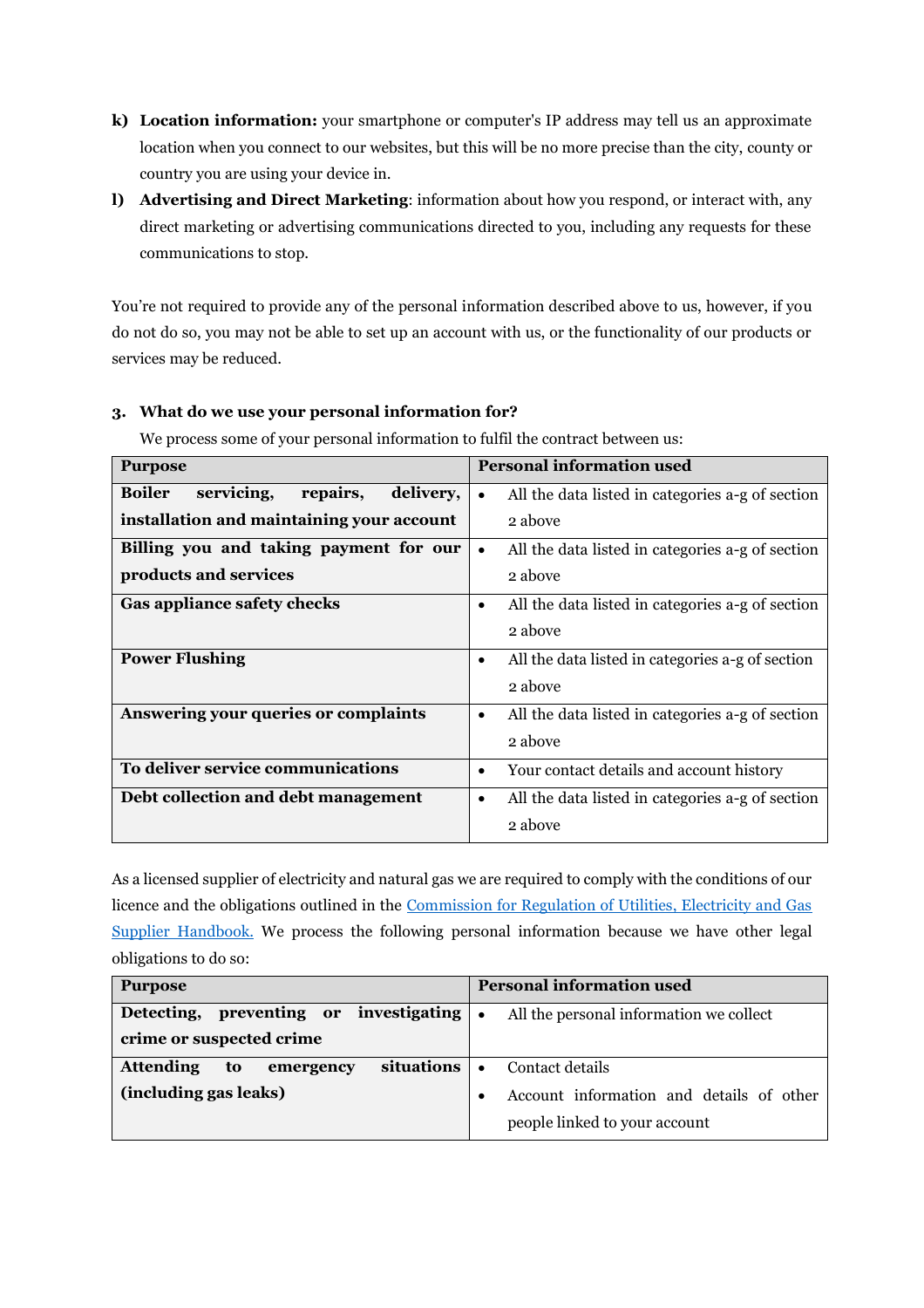|                                                 | Vulnerability information (e.g. if you are a<br>$\bullet$  |
|-------------------------------------------------|------------------------------------------------------------|
|                                                 | listed as a Special or Priority Services                   |
|                                                 | customer)                                                  |
| Complying with obligations imposed by           | The personal data we use will depend on the<br>$\bullet$   |
| our regulators                                  | nature of the issue but will often include all             |
|                                                 | the data listed in categories a-g of section 2<br>above    |
|                                                 |                                                            |
| This<br>Internal<br>audits.<br>and<br>statutory | All personal information we collect as listed<br>$\bullet$ |
| includes our requirement, as an obligated       | in Section 2                                               |
| party, to comply with the Energy Efficiency     |                                                            |
| Obligation Scheme as set out in S.I. No.        |                                                            |
| 131/2014.                                       |                                                            |

We process the following personal information to ensure our customers, staff or agents are protected from harm:

| <b>Purpose</b>                                | <b>Personal information used</b>                               |
|-----------------------------------------------|----------------------------------------------------------------|
| Health and Safety of our customers, staff   • | <b>Account information</b>                                     |
| and contractors                               | Account service history                                        |
|                                               | Records of your discussions with our<br>customer support teams |

We process the following personal information because we have a legitimate interest to do so:

| <b>Purpose</b>                                  | <b>Personal information used</b>                        |
|-------------------------------------------------|---------------------------------------------------------|
| Maintaining and improving our products          | All the personal information we collect as<br>$\bullet$ |
| and services e.g. optimising pricing structures | listed in Section 2 (but not your payment               |
| and business operations, analysing performance  | details)                                                |
| of advertising and marketing                    |                                                         |
| <b>Staff training</b>                           | All the personal information we collect as<br>$\bullet$ |
|                                                 | listed in Section 2 (but not your payment               |
|                                                 | details)                                                |
| Developing new products and services, and       | All the personal information we collect as              |
| determining products and services that          | listed in Section 2 (but not your payment               |
| may be of interest to you e.g. by understanding | details)                                                |
| demographics to determine the most relevant     |                                                         |
| products and services for customers' needs      |                                                         |
| Market surveys, research and analytics          | All the personal information we collect as<br>$\bullet$ |
|                                                 | listed in Section 2 (but not your payment               |
|                                                 | details)                                                |
| Direct marketing our similar products and       | Contact details<br>$\bullet$                            |
| services (only in accordance with your          | Marketing preferences set by you<br>$\bullet$           |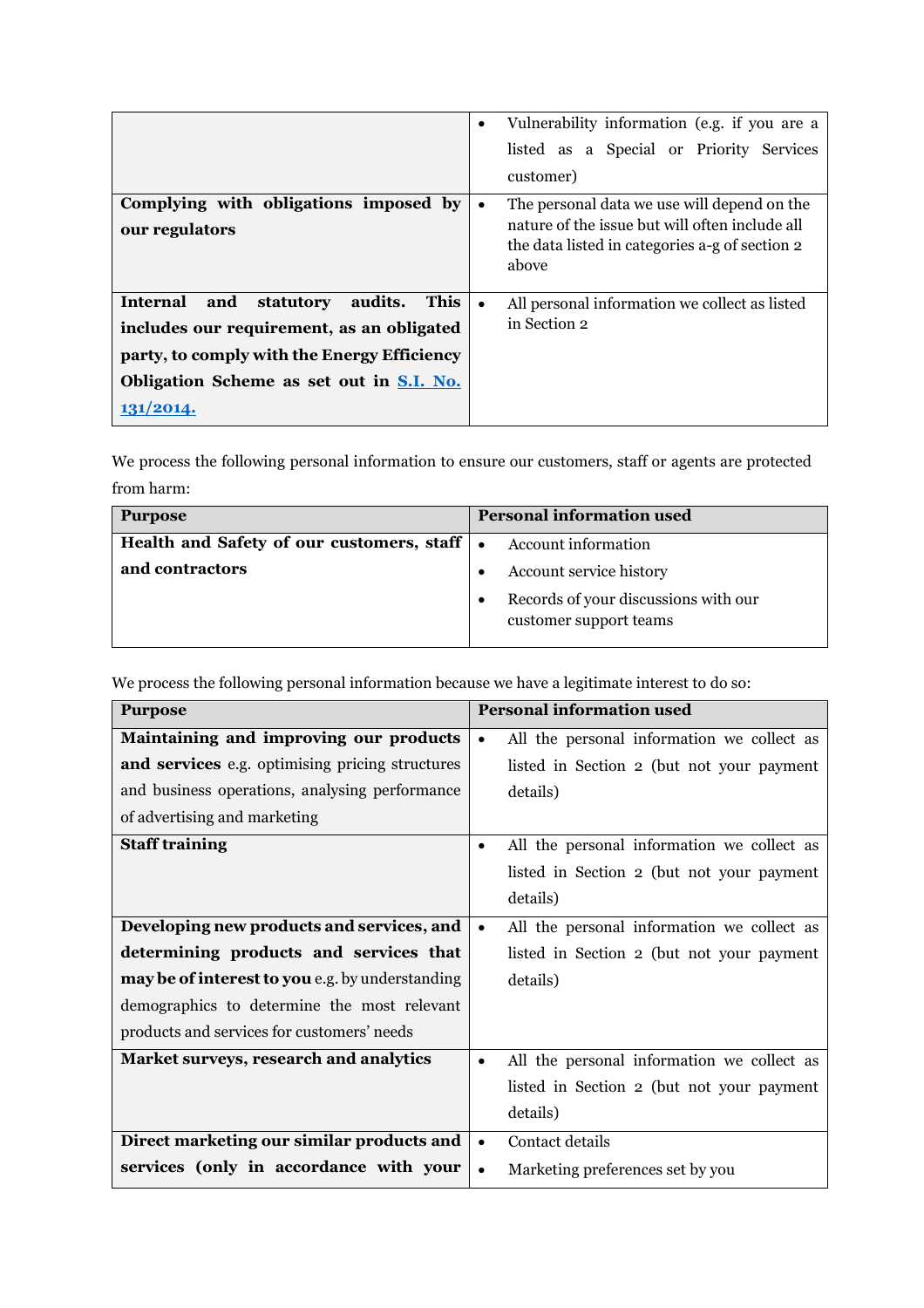| marketing preferences, and you will . | Purchase history                        |
|---------------------------------------|-----------------------------------------|
| always be given the opportunity to    |                                         |
| unsubscribe)                          |                                         |
| <b>Making credit decisions</b>        | Contact details                         |
|                                       | Payment information and account history |

We process some of your personal information because you have provided your consent to the processing, however you may revoke your consent at any point, by contacting us at [dataprotection@bordgais.ie](mailto:dataprotection@bordgais.ie) or Data Governance Officer, Bord Gáis Energy Limited, PO Box 10943, Dublin 2, or at [www.bordgaisenergy.ie/dataprotection/#opt-out:](http://www.bordgaisenergy.ie/dataprotection/#opt-out)

| <b>Purpose</b>                                     | <b>Personal information used</b>             |
|----------------------------------------------------|----------------------------------------------|
| Direct marketing a wider range of our              | Contact details<br>$\bullet$                 |
| products and services or those of third            | Account information and history<br>$\bullet$ |
| parties (only in accordance with your              | Rewards information<br>$\bullet$             |
| marketing preferences, and you will                | Purchase and account history<br>$\bullet$    |
| always be given the opportunity to                 |                                              |
| <b>unsubscribe)</b> e.g. where you are a member of |                                              |
| our Rewards Club                                   |                                              |

### **Where we process your personal data so you can't be identified any more**

We may anonymise and aggregate any of the personal data we hold (so that it does not identify you). We may use anonymised and aggregated information for purposes that include testing our IT systems, research, data analysis, improving our site, apps and developing new products and services.

### **4. Sources we collect your personal information from**

We'll collect personal information from the following sources:

- **Directly from you:** when you set up an account with us, purchase products or services from us, submit information via our websites or apps, complete forms we provide to you, enter our competitions and promotions, make a complaint, contact us by phone, email or communicate with us directly in some other way.
- **Other entities/companies we work with:** provide us with information to help us deliver our products and services to you. These include:
	- o **Contracted service engineers:** these entities will provide us with information about your boiler and services carried out by them so that we can manage your account.
	- o **Companies in the Centrica group:** who may provide relevant information about the products and services bought from them.
	- o **Payment services providers:** if you authorise a third party to process your payments, payment information will be provided to us from that third party.
	- o **Other companies' apps and products:** provide us with information if you connect them to our products or services, including social media providers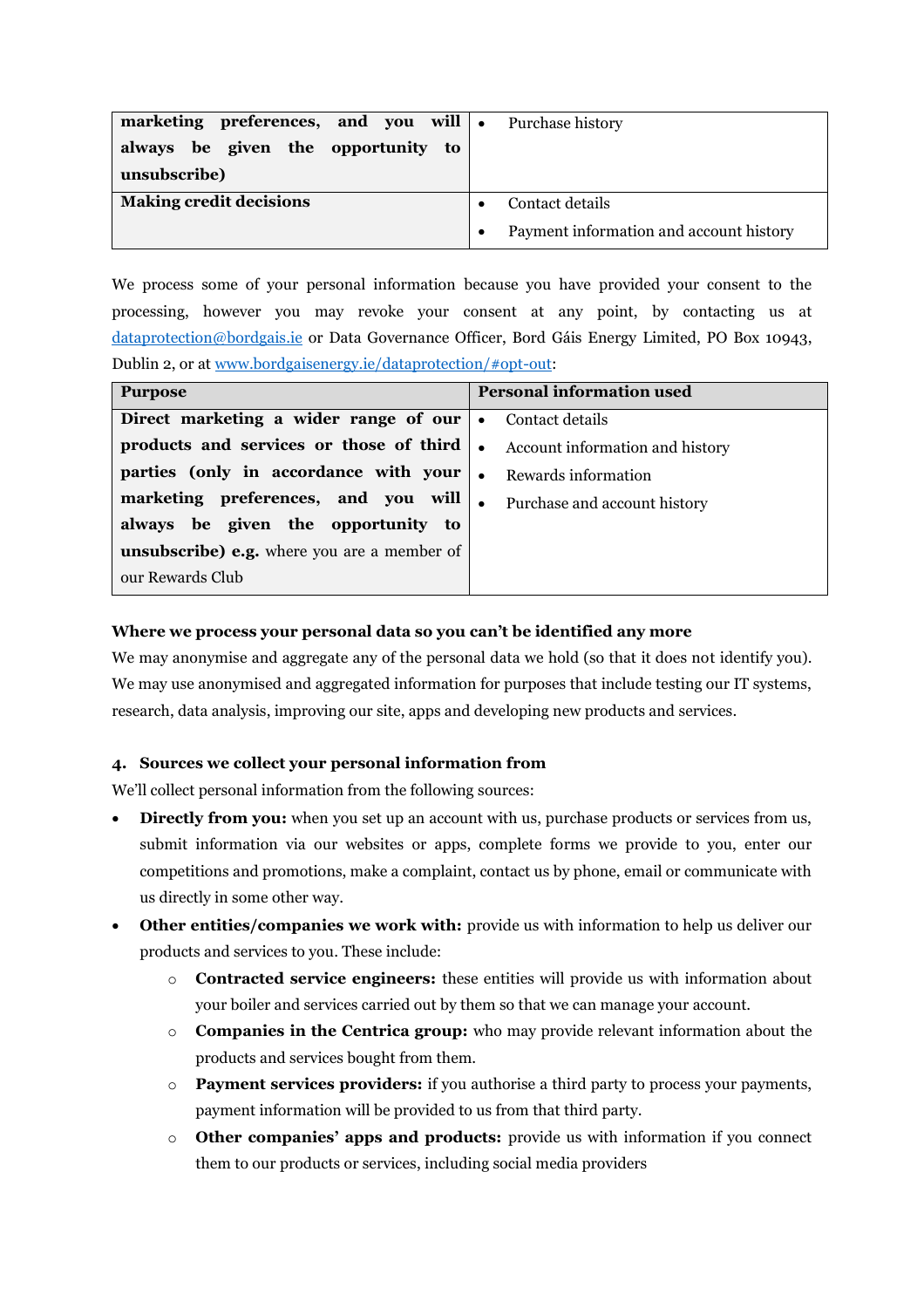### **5. Who we share your personal information with**

We share personal information with the following parties. We always have contracts in place with these entities, obligating them to protect your data:

- **Contracted service engineers:** so that they can book appointments with you and provide the services that you request.
- **Companies in the Centrica group:** to provide a service to you, and for cross-marketing activities, in accordance with your marketing preferences.
- **Any party approved by you:** including, if you take part in the Bord Gáis Energy reward or loyalty schemes, or if you ask us to transfer your data to another company.
- **Advertising/Marketing partners:** so that we can run advertising campaigns and conduct market research and analysis. This may include social media sites such as Facebook, Instagram, Twitter and Google Ads. Any information provided to these third parties will be pseudonymised by hashing so that your information cannot be directly identified.
- **Other service providers and advisors:** companies that support our IT, help us analyse the data we hold, process bills and payments, send communications to our customers, provide us with legal or financial advice, carry out debt collection services and customer satisfaction/experience surveys.
- **Purchasers of our business:** buyers or prospective buyers who we sell or negotiate to sell our business to.
- **Government bodies or our regulators:** where we are required to do so by law or to assist with their investigations or initiatives, or are part of industry information sharing schemes, including the Data Protection Commission, Commission for Regulation of Utilities, Sustainable Energy Authority of Ireland (SEAI), and the Central Bank of Ireland.
- **Industry supervisory bodies**: we may pass your information on to organisations that supervise the industry, like Registered Gas Installers (RGI) and the National Electrical Contractors Ireland (NECI).
- **The Garda Síochána and law enforcement agencies:** to assist with the detection, investigation prevention and prosecution of crime and preventing a threat to national security, defence or public security.

We do not disclose personal information except as set out above. We may provide third parties with aggregate statistical information and analytics about users of our products and services and we will make sure no one can be identified from this information before we disclose it.

## **6. Direct Marketing**

**Email, telephone, postal and SMS marketing:** from time to time, Bord Gáis Energy or the Centrica group may contact you by email, social media sites, telephone (mobile and landline), post or SMS with information about products and services we believe you may be interested in. We will only send marketing messages to you in accordance with the marketing preferences you set when you create your account or that you tell us afterwards you are happy to receive.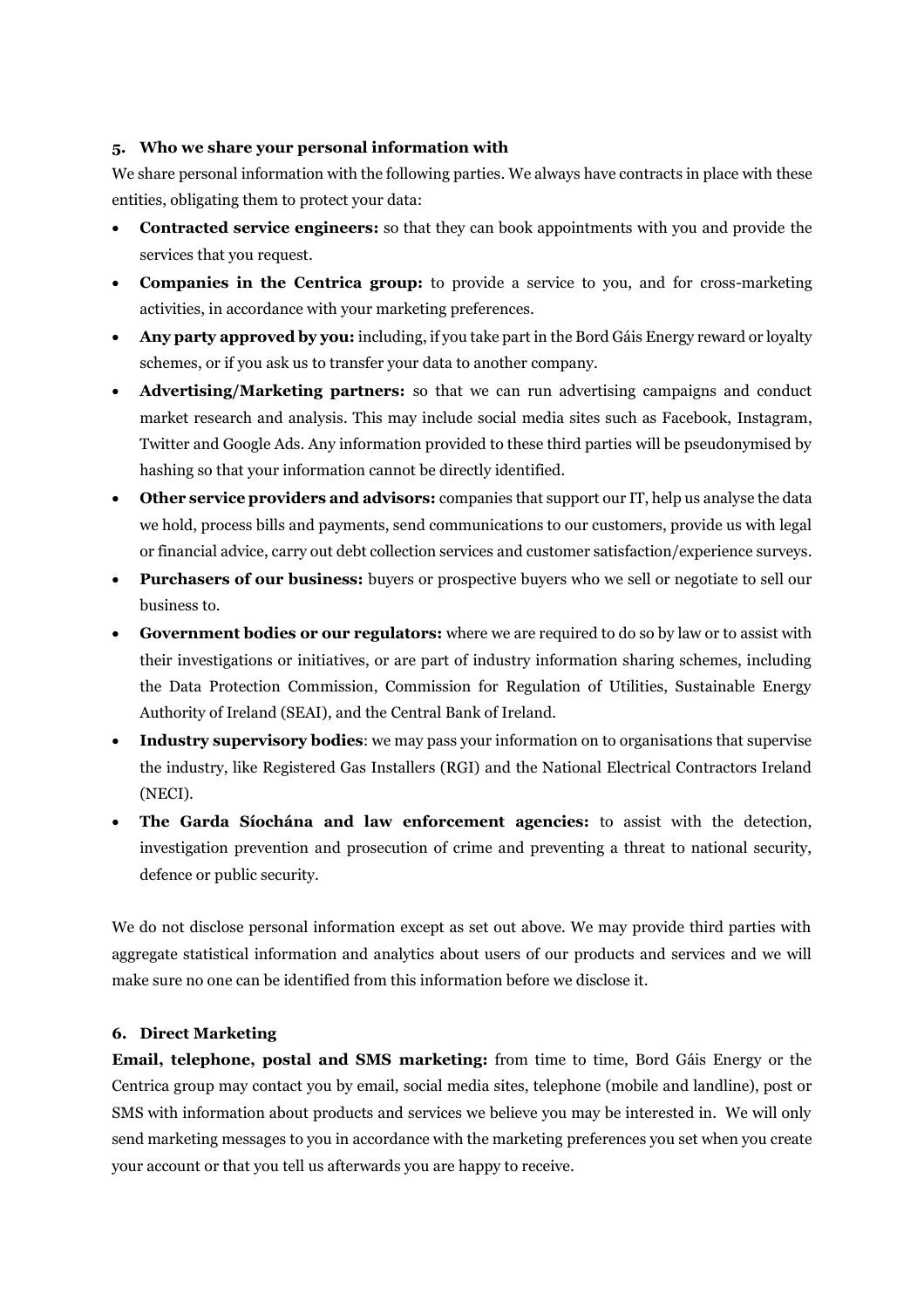You can also unsubscribe from our marketing by following the unsubscribe instructions in email or SMS communications that we send to you. You can then let us know at any time that you do not wish to receive marketing messages by completing this online web form [www.bordgaisenergy.ie/dataprotection/#opt-out](http://www.bordgaisenergy.ie/dataprotection/#opt-out) or call us on 01 611 01 01. You can opt-out by marketing type (e.g. email, SMS, etc.) as we know our customers may be happy to receive one form of marketing but not another.

#### **7. Tailored advertising and cookies**

We work with our advertising partners, including social media sites and providers, to show you advertising about our products and services, and those offered by group companies and services. This takes place on websites or apps where our partners have advertising space or direct marketing to your premises. To do this, some of our advertising partners provide us with aggregated, non-personal geographical and demographic information. Other partners use information about the websites, apps, social media content and ads you interact with or view when connected to the Internet, to make sure the advertising you see is more relevant to you, as well as information which we provide to them. Typically, cookies and similar technologies are used to provide this type of advertising online. You can find out more about cookies and how to manage their use by reading ou[r cookie notice.](https://www.bordgaisenergy.ie/resources/cookie-notice) 

#### **8. Profiling, analytics & automated decision making.**

We may analyse your personal data using automated means in order to help us understand your needs and to develop our relationship with you. We will also use your information to offer you products and services that we believe you may be interested in. We may also use your consumption data to offer you smart services and products. Where we do this, we will always respect your marketing preferences. We may also use your personal data to make credit decisions regarding you. Where we make solely automated decisions that produces a legal or other significant effect, you will have the right to request a review of that decision and provide information to support any such review.

### **9. Transferring your personal information internationally**

In providing our services, we work with partners which transfer and store data in various regions which include India, the United States of America and the Philippines. As these jurisdictions are outside of the EEA and their privacy laws are considered to be less protective than those within the EEA, we have ensured that appropriate safeguards are in place such as the European [Commission Standard](https://ec.europa.eu/info/law/law-topic/data-protection/international-dimension-data-protection/standard-contractual-clauses-scc/standard-contractual-clauses-international-transfers_en)  [Contractual Clauses.](https://ec.europa.eu/info/law/law-topic/data-protection/international-dimension-data-protection/standard-contractual-clauses-scc/standard-contractual-clauses-international-transfers_en)

### **10. How long do we keep personal information for?**

We'll keep your personal information for as long as you have an account with us. After you close your account with us we'll keep your personal information for a period to maintain our records, to respond to your queries, for safety reasons, for bill reconciliation purposes and to meet legal and regulatory obligations. The periods that we keep information for are subject to change as required by legal obligations on us. Where a customer has attempted to close their account but there is outstanding debt